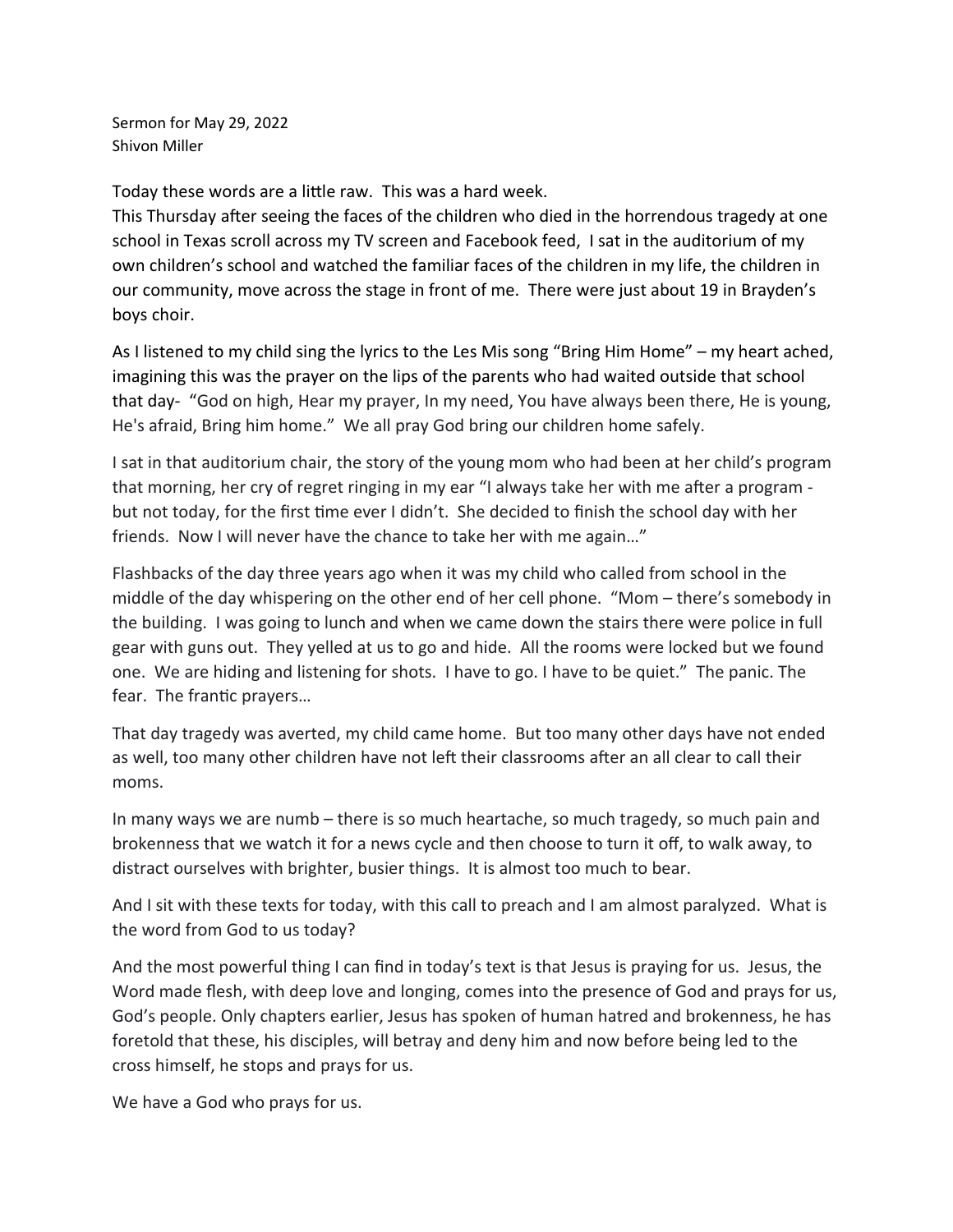And this is what he prays in today's text: <sup>20</sup>"I ask not only on behalf of these, but also on behalf of those who will believe in me through their word,  $^{21}$ that they may all be one." That they would all be one.

What would oneness look like in this nation so divided on every issue? What would oneness look like when even the death of 19 children does not drive us together in unity but sends us to our corners for the battles ahead?

J Jesus prays "I made your name known to them, and I will make it known, so that the love with which you have loved me may be in them, and I in them." Oneness – the love with which God loves, in and through us. Unending, persistent, determined love that transcends all, that reaches even beyond the grave. Jesus prays for us -may this love be in them.

Oneness does not mean we will come to agree on every issue. Oneness will not demand assimilation to the most powerful voice. Oneness will not come through our own strength and ability.

Jesus says "I made your name known…I will make it known…so that the love with which you have loved me may be in them and I in them." Let there be no pronoun confusion. Oneness will come from and in Christ alone. Christ will be at work so that the love of God may be in us and Christ in us. To begin to live into the oneness of God "I" must cease - only Christ in me.

In our Revelations text today we read  $^{413}$  am the Alpha and the Omega, the first and the last, the beginning and the end…It is I, Jesus, who sent my angel to you with this testimony for the churches. I am the root, the bright morning star." The response from all creation in this text is simply "Come… Come Lord Jesus."

Jesus prays for us that we might be one. The only words that I can find are "Come…Come Lord Jesus… may we all be one, your love in us, Christ in us.

Before the concert ended on Thursday, one of the groups sang a song titled "Inscription of Hope" by Randall Stroope. The text of the song was inscribed on the walls of a cellar in Germany where the Jews were hiding during WWII. The song dedication states "the words serve as a reminder that hope held firm will eventually reign victorious over the greatest odds." The choirs dedicated the song to the community of Robb Elementary.

*I believe in the sun even when it is not shining And I believe in love even when there's no one there And I believe in God even when he is silent I believe through any trial there is always a way But sometimes in the suffering and hopeless despair My heart cries for shelter to know someone's there But a voice rises within me saying Hold On my Child I'll give you strength I'll give you hope just stay a little while… May there someday be sunshine…*